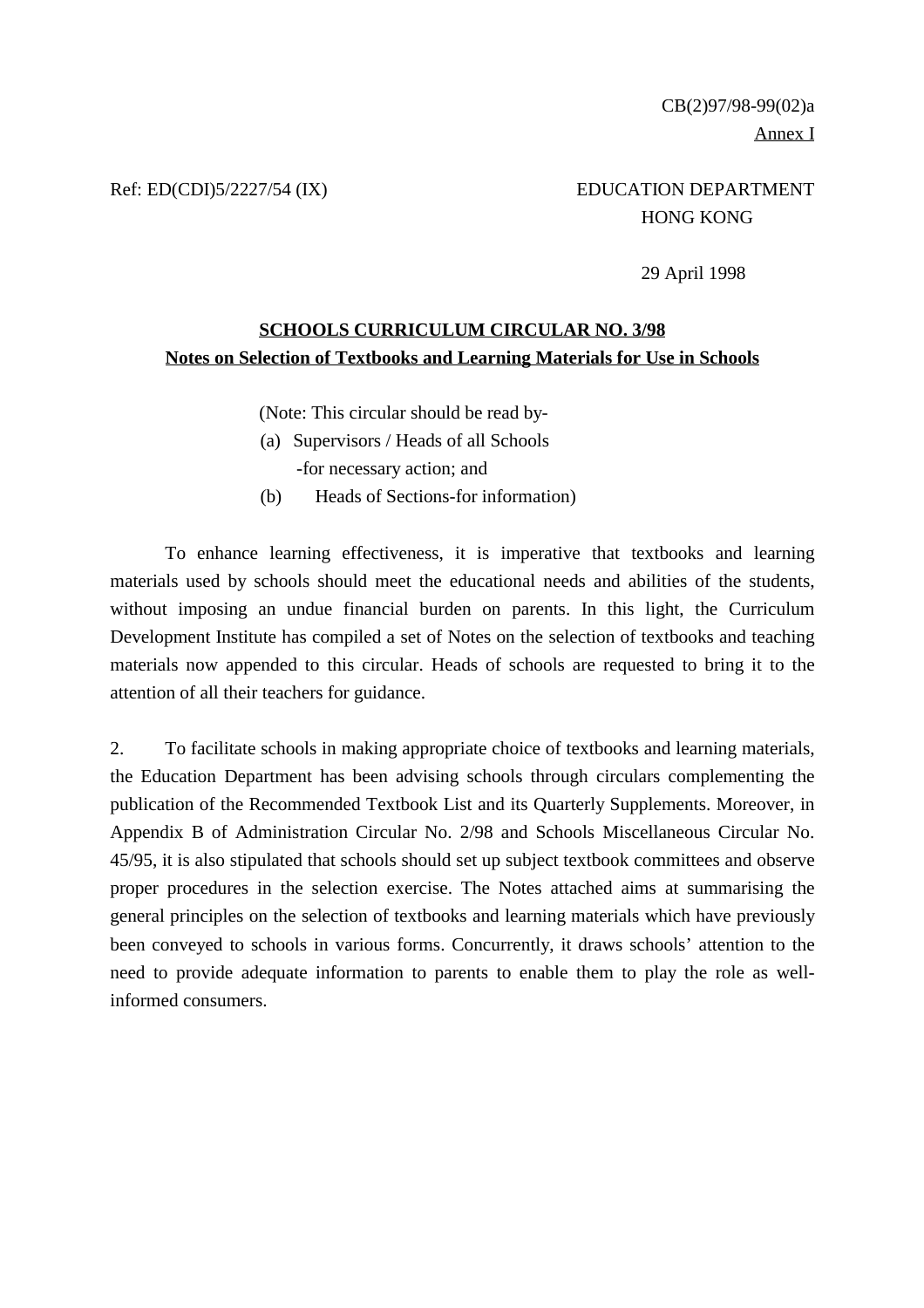3. As schools will soon have to finalize their choice of textbooks and learning materials for the coming academic year, it is intended that the Notes can serve as a timely and handy reference in the selection exercise.

4. Further information about the Notes may be obtained from the Planning Section of the Curriculum Development Institute, Education Department on Tel No. 2892 5731, 2892 5821 or 2892 5822.

5. This circular supersedes the SCHOOLS CURRICULUM CIRCULAR NO. 17/97 dated 19 March 1997.

> Mrs. Lily S.K. LAI for Director of Education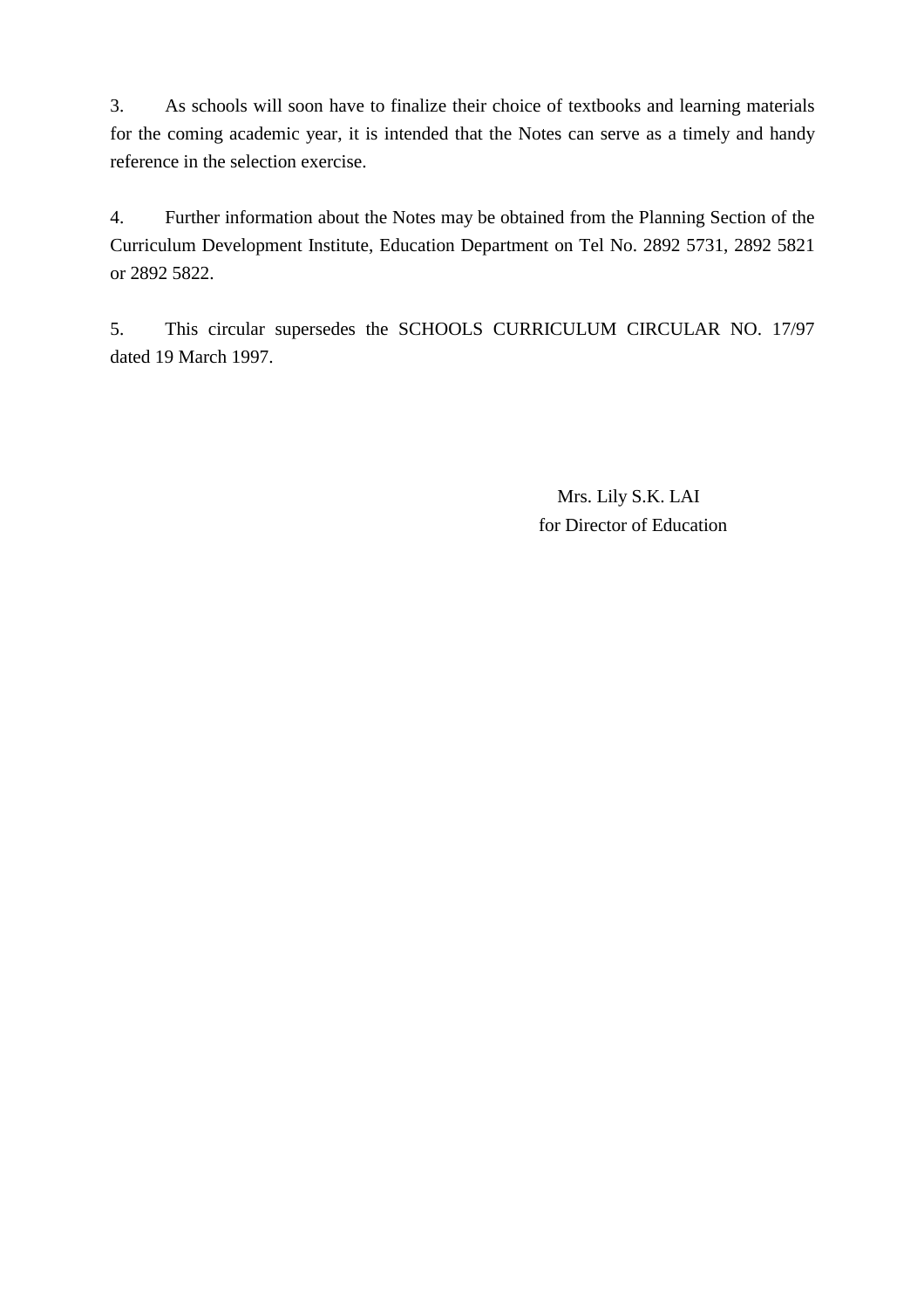# Notes on Selection of Textbooks / Learning Materials for use in Schools

The following set of Notes is a summary of relevant points previously conveyed to schools in various forms. It serves only as reference for teachers in the selection of textbooks and learning materials for use in schools. It is by no means exhaustive or prescriptive nor is it intended to be used as a straight jacket in the selection exercise.

 $\Box$ 

# **1. The setting up of Subject Textbook Committees for Annual Review of textbooks / learning materials**

In accordance with parts related to textbook selection procedures in Appendix B of Administration Circular No. 2/98 on The Prevention of Bribery Ordinance, Cap 201 dated 21 January 1998, schools are encouraged to establish subject textbook committees in monitoring textbook matters. Relevant subject textbook committee, membership of which comprises all teachers teaching the subject in the school, should conduct annual review on textbooks / learning materials currently in use.

## **2. Principles and Procedures for the Selection Exercise**

2.1 The focus of the review should aim at evaluating the relevance and suitability of textbooks / learning materials selected in meeting the educational needs and abilities of students. The extent to which teachers can exercise professionalism in adapting the content to meet the teaching / learning objectives should also be taken into consideration.

2.2 If change of textbooks / learning materials is found necessary, the subject textbook committees are encouraged to work out a set of subject-based selection criteria Members should also seek to explore all relevant textbooks / learning materials in making the appropriate selection. Final decision and recommendation of the subject textbook committees should be properly recorded.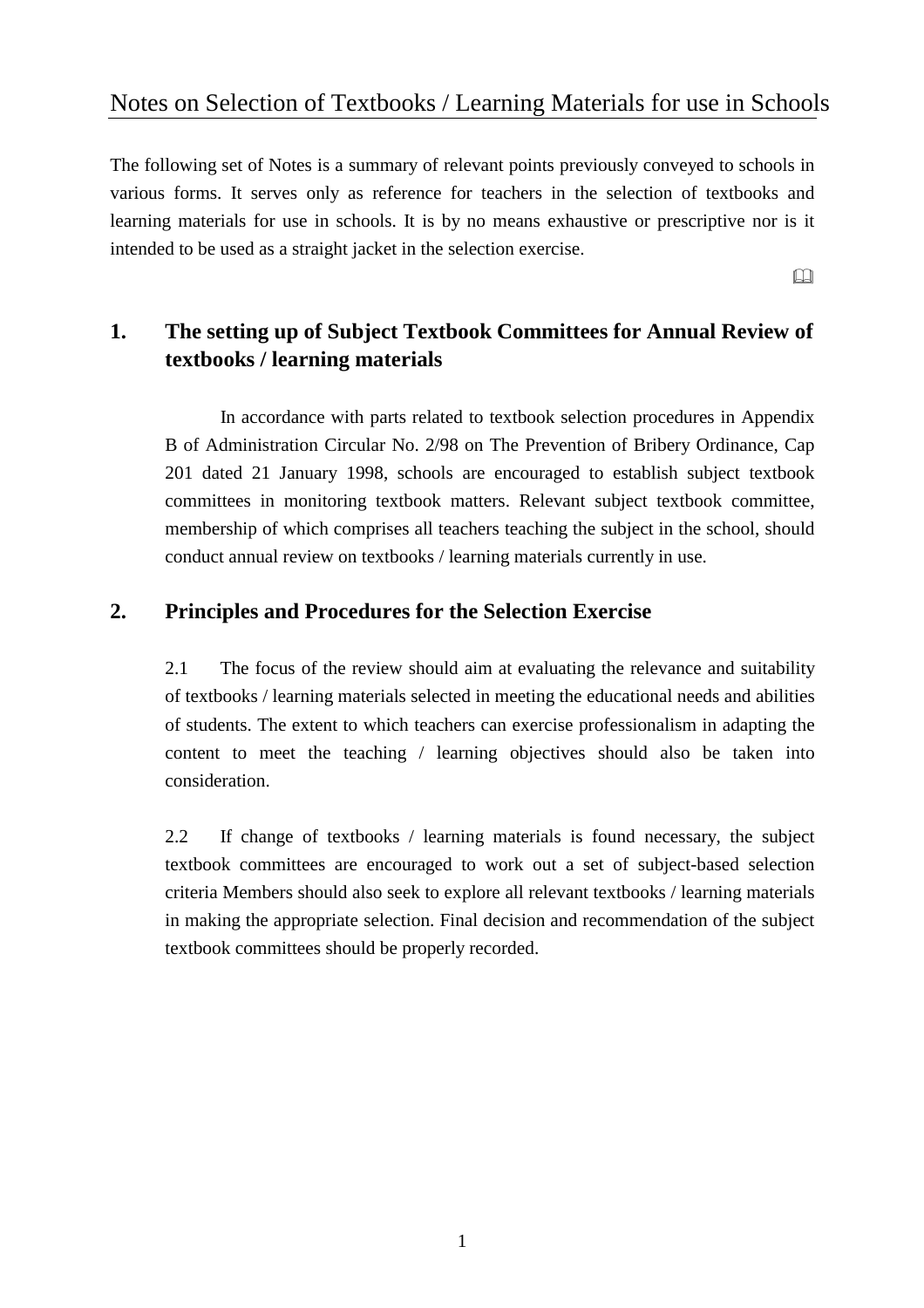2.3 Frequent change of textbooks / learning materials may impose an undue financial burden upon parents. Schools are thus advised to make changes only if textbooks / learning materials currently in use are found unsuitable. Where change of textbook / learning materials is deemed necessary, the following principles should be observed:

# ! *Reference to the Recommended Textbook List and its Quarterly Supplements (the List) issued by the Education Department*

Textbooks / learning materials on the List are written in line with syllabuses issued by the Curriculum Development Council. They have been vetted acceptable in terms of coverage, content, sequence, exercises, language, illustration and format Schools are encouraged to make reference to the List and use of textbooks / learning materials not on the List should be justified by sound reasons. Schools concerned should be prepared to supply such reasons if requested to do so. The existence of standing arrangement with a particular publisher is not a satisfactory reason for the choice of textbooks.

#### ! *Reference to related circulars, Notes and reports*

Schools should make reference to relevant circulars where appropriate, e.g. Appendix B of General Administration Circular No. 2/98 on "Guidelines concerning Textbook Selection Procedures and Acceptance of Publishers' Donations by Schools", to ensure that the selection is fair and appropriate.

Articles published by the Consumer Council on annual survey conducted on textbooks and textbook related issues are useful references. Schools are encouraged to refer to findings and recommendations made by the Consumer Council in making appropriate selection of textbooks / learning materials.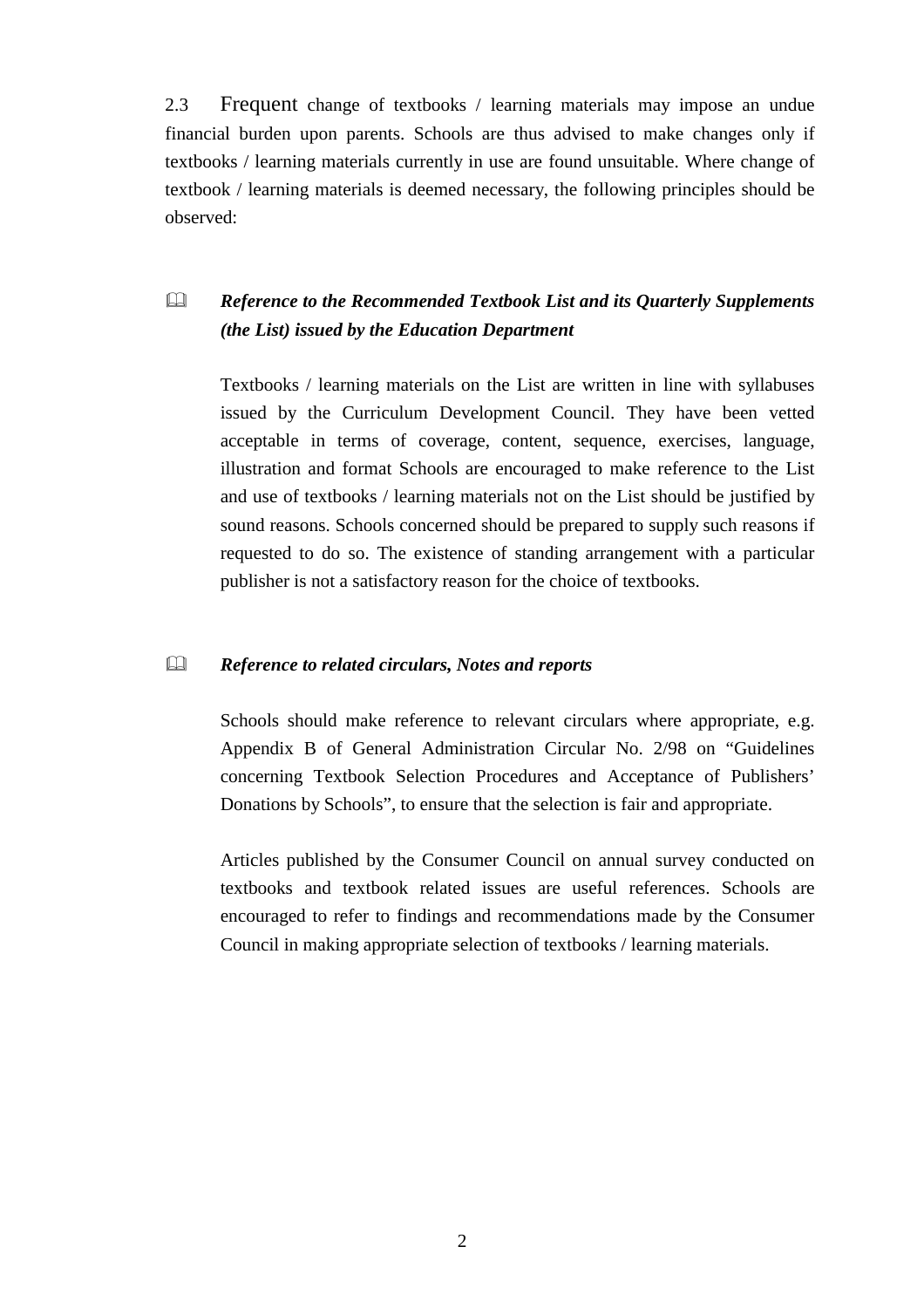### ! *Consideration of the price and weight of textbooks / learning materials*

Apart from giving due regard to students' educational needs and abilities, schools are advised that when textbooks / learning materials of comparable quality are available, preference should be given to those which are lower in price and lighter in weight. This is to ensure that the total cost and weight of textbooks can be kept as low as possible. Moreover, if editions other than the latest one can still be used in class learning with teachers' assistance, e.g. books reprinted with minor amendment, students should not be compelled to purchase and use the latest edition.

#### ! *Gradual introduction of a new series*

Where a series of graded textbooks / learning materials is to be replaced, the new series should be introduced gradually, beginning at the lowest level and not at all levels throughout the school at any one time except in the event of the implementation of a new syllabus, or change of medium of instruction (for secondary schools only).

## **3. Consideration of the font size and quality of paper**

3.1 To ensure that pupils are not subjected to undue eyestrain, teachers are requested to pay attention to the suggestions provided in the SCHOOLS MISCELLANEOUS CIRCULAR NO. 93/97 on Eyecare. The minimum size of print should be equivalent to font size  $= 12$ .

| Font size | <b>English Characters</b> | <b>Chinese Characters</b> |
|-----------|---------------------------|---------------------------|
|           | Hong Kong                 | 香港                        |

An example is shown below:

However, in order to avoid eye strain and for more comfort of reading, larger size prints are recommended.